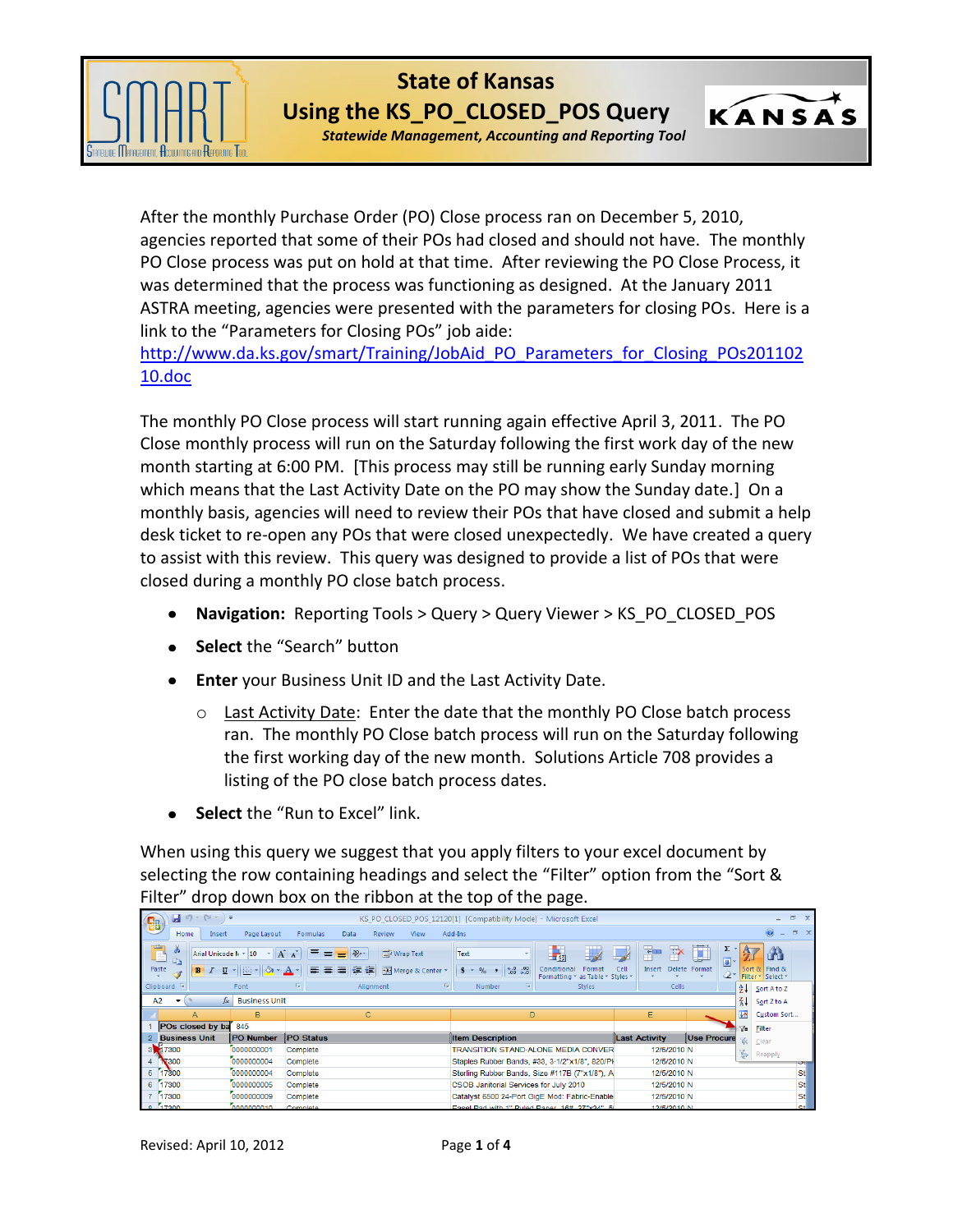This will allow you to filter on any column which can be very useful during the review process.

Submit a Help Desk ticket for any POs that need to be re-opened. In the subject line for the Help Desk ticket, please include the following language: Re-Open PO(s).

## **Tips**

Line Cancel Status

- Canceled: when a user has canceled a PO line
- Closed: when the PO Close process has closed the line

## PO Finalized from Voucher

It is possible for a PO that has "Full Match" as the Match Line Option and "Partially Matched" as the Match Line Status to be included in the query results. This will happen if the PO has been finalized from the voucher. To validate this occurrence, access to vouchers is needed; consequently, someone in your Budget / Accounting area will probably need to assist.

Filter the query by the following:

- Line Cancel Status = Closed
- Match Line Option = Full Match
- Match Line Status = Partially Matched

|     | А                       | в                | D                         | Ē             |                              | G                     | H                        |      |                     | ĸ                            |                      | M      | Ν                 | $\circ$                  |
|-----|-------------------------|------------------|---------------------------|---------------|------------------------------|-----------------------|--------------------------|------|---------------------|------------------------------|----------------------|--------|-------------------|--------------------------|
|     | Business <sub>404</sub> |                  |                           |               |                              |                       |                          |      |                     |                              |                      |        |                   |                          |
|     | <b>Business</b>         |                  |                           | Last          | llUse<br><b>IProcurement</b> | <b>Match Action</b>   | Match Status             | Line | Amount.             |                              | Line Cancel Schedule |        | Match Line        | Match Line               |
|     | Unit                    | <b>PO</b> Number | <b>Item Description</b>   | Activity Card |                              | ' IPO Hdr             | <b>PO Hdr</b>            | Numb | $\blacksquare$ Only | <b>Receiving Required</b>    | <b>Status</b>        | Number | <b>Option</b>     | <b>Status</b>            |
|     | 79 28000                | 0000000139       | <b>Converted Purchase</b> | 12/5/2010 N   |                              | <b>Standard Match</b> | <b>Partially Matched</b> |      | 1 Y                 | <b>Receiving is Optional</b> | <b>Closed</b>        |        | <b>Full Match</b> | <b>Partially Matched</b> |
|     | 87 28000                | 0000000152       | <b>Converted Purchase</b> | 12/5/2010 N   |                              | <b>Standard Match</b> | Partially Matched        |      | 1 Y                 | Receiving is Optional        | <b>Closed</b>        |        | <b>Full Match</b> | Partially Matched        |
|     | 104 28000               | 0000000216       | Converted Purchase        | 12/5/2010 N   |                              | <b>Standard Match</b> | Partially Matched        |      | 1 Y                 | Receiving is Optional        | Closed               |        | <b>Full Match</b> | Partially Matched        |
| 407 |                         |                  |                           |               |                              |                       |                          |      |                     |                              |                      |        |                   |                          |
| 408 |                         |                  |                           |               |                              |                       |                          |      |                     |                              |                      |        |                   |                          |
| 409 |                         |                  |                           |               |                              |                       |                          |      |                     |                              |                      |        |                   |                          |

To find the voucher ID navigate to Purchasing > Purchase Orders > Review PO information > Document Status.

Enter your Business Unit, the Purchase Order number and select the "Search" button. This page will give you the voucher ID.

| <b>Menu</b><br>-1<br><b>V INCQUESTION QUOTES</b><br><b>D</b> Procurement Contracts<br><b>Nendor Rebates</b> | $\overline{\phantom{a}}$ |                        |                            |                      |         |                   |                               |                                   |                       |                       | New Window   |
|-------------------------------------------------------------------------------------------------------------|--------------------------|------------------------|----------------------------|----------------------|---------|-------------------|-------------------------------|-----------------------------------|-----------------------|-----------------------|--------------|
| $\nabla$ Purchase Orders<br>▷ Stage/Source Requests                                                         |                          |                        | <b>PO Document Status</b>  |                      |         |                   |                               |                                   |                       |                       | Main Content |
| ▷ Acknowledgements<br>Manage Change Orders                                                                  |                          | <b>Document Status</b> |                            |                      |         |                   |                               |                                   |                       |                       |              |
| ▷ Reconcile POs<br>$\triangledown$ Review PO Information                                                    |                          | <b>Business Unit:</b>  |                            | 28000                | PO ID:  |                   | 0000000139                    |                                   | Status:               | Compl                 |              |
| - Purchase Orders<br>- Activity Summary                                                                     |                          |                        | Document Date: 07/02/2010  |                      |         |                   | Document Type: Purchase Order |                                   | <b>Budget Status:</b> | Valid                 |              |
| - PO Accounting Entries<br>- Document Tolerance                                                             |                          | <b>Currency:</b>       | <b>USD</b>                 |                      | Amount: |                   |                               | 25.00                             |                       |                       |              |
| <b>Exceptions</b>                                                                                           |                          | Buyer:                 |                            | <b>KPO CNV</b>       |         |                   |                               |                                   |                       |                       |              |
| - Doc Tolerance<br>Override History<br>$-$ Print POs                                                        |                          | <b>Documents</b>       | <b>Associated Document</b> | Related Info         | $\Box$  |                   |                               | Customize   Find   View All   THE |                       | First 1 1-3 of 3 Last |              |
| - Document Status<br>- EE Journal Entries                                                                   |                          | <b>SetID</b>           | <b>Business</b><br>Unit    | Document Type DOC ID |         |                   | <b>Status</b>                 | Document Date                     | <b>Vendor ID</b>      | Location              |              |
| $\triangleright$ Reports                                                                                    |                          |                        | 28000                      | Receipt              |         | 0000000457        | Received                      | 09/02/2010                        | 0000045834月           | 001                   | 目            |
| ▷ Budget Year End<br>Processing                                                                             |                          |                        | 28000                      | Voucher              |         | 00000218          | Posted                        | 07/07/2010                        | 0000045834月           | 001                   | B            |
| Add/Update Express<br>POs                                                                                   |                          | <b>SOKID</b>           |                            | Payment              |         | 0000312162 Posted |                               | 09/07/2010                        | 0000045834月           | 001                   | B            |
| Add/Update POs                                                                                              |                          |                        |                            |                      |         |                   |                               |                                   |                       |                       |              |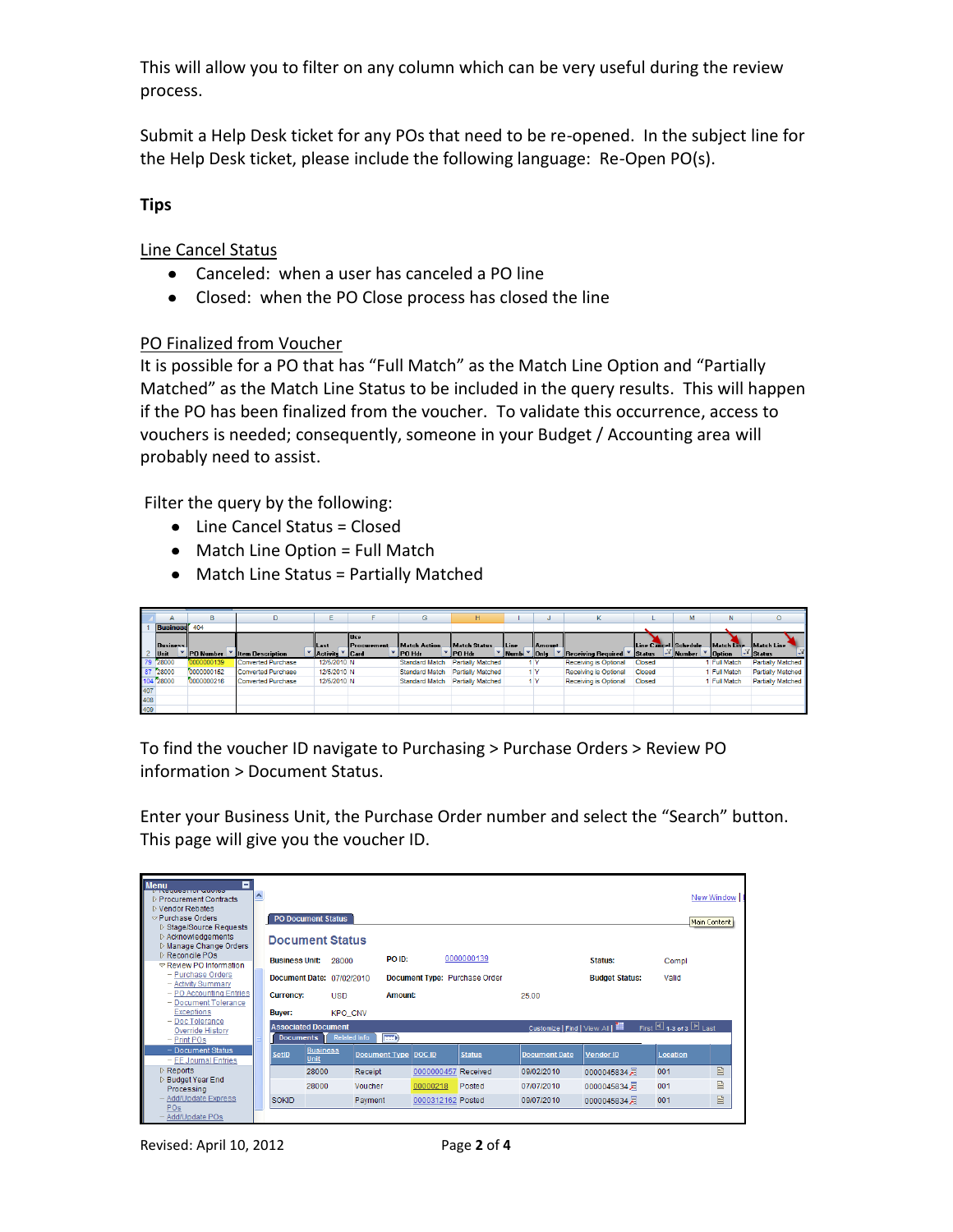To actually see if the PO has been finalized from the voucher, the voucher will need to be accessed through the following navigation: Accounts Payable > Vouchers > Add/Update > Regular Entry > Find an Existing Value

Enter the Business Unit, Voucher ID and select the "Search" button.

Select the "Invoice Information" tab:

| TIAR 1                                                     | Home   Worklist   MultiChannel Console   Add to Favorites   Sign o                                                                                                    |
|------------------------------------------------------------|-----------------------------------------------------------------------------------------------------------------------------------------------------------------------|
|                                                            |                                                                                                                                                                       |
| Menu<br>Mannenance Managemen<br>Resource Management        | $\overline{\phantom{a}}$<br>New Window   Help   Customize Page   總                                                                                                    |
| Lease Administration                                       |                                                                                                                                                                       |
| <b>Travel and Expenses</b><br><b>Travel Administration</b> | <b>Invoice Information</b><br>Summary<br><b>Related Documents</b><br>Voucher Attributes<br><b>Error Summary</b><br>Payments                                           |
| Billing                                                    | 10465821<br><b>Business Unit:</b><br><b>Invoice Number:</b><br>28000                                                                                                  |
| Accounts Receivable<br>Accounts Payable                    | 07/07/2010<br>Voucher ID:<br>00000218<br><b>Invoice Date:</b>                                                                                                         |
| $\heartsuit$ Vouchers                                      | <b>Voucher Style:</b><br>Regular                                                                                                                                      |
| <b>∞ Add/Update</b>                                        | <b>Setoff Status:</b><br>Not Eligible for Setoff<br><b>Interfund Status</b><br>N/A                                                                                    |
| - Regular Entry<br>- Voucher Search                        |                                                                                                                                                                       |
| - Quick Invoice Entry                                      | <b>Copy from a Source Document</b>                                                                                                                                    |
| - <u>Summary Invoice Entry</u><br><b>Complete Register</b> |                                                                                                                                                                       |
| Voucher                                                    | Copy PO<br>PO Unit:<br>28000<br>Purchase Order: 0000000139<br><b>Worksheet Copy Option: None</b>                                                                      |
| <b>Close Voucher</b><br>- Delete Voucher                   | Basis Dt Type Inv Date<br>0000045834<br>00<br>圜<br>Vendor:<br>Due Now                                                                                                 |
| - Update Open Item                                         | *Pay Terms:<br>摳<br><u>F</u><br>MIDWESTEN-004<br>Name:                                                                                                                |
| <u> = Уоллятучновестии</u><br><b>Complete Register</b>     | Comments(0)<br>07/23/2010<br>Location:<br>001<br><b>Accounting Date:</b>                                                                                              |
| Voucher                                                    | *Address:<br><b>USD</b><br>Non Merchandise Summary<br>3<br>Advanced Vendor Search<br>*Currency:                                                                       |
| - Close Voucher<br>- Delete Voucher                        | Calculate<br>MIDWEST ENERGY INC<br>16.09<br><b>Total:</b>                                                                                                             |
| - Update Open Item                                         | 1330 CANTERBURY DR<br><b>Difference</b><br>0.00<br><b>Session Defaults</b>                                                                                            |
| <u> = Уоллятучновес = пох</u>                              | HAYS, KS 67601-2708                                                                                                                                                   |
| <b>Complete Register</b><br>Voucher                        | $\mathbf Q$<br>Lease Number:                                                                                                                                          |
| Close Voucher                                              | <b>Packing Slip:</b>                                                                                                                                                  |
| - Delete Voucher<br><b>Update Open Item</b>                |                                                                                                                                                                       |
| = <u>Yorlast Vougbet = muy</u>                             | <b>Invoice Lines</b>                                                                                                                                                  |
| Complete Register<br>Voucher                               | *Distribute by<br><b>Description</b><br>Quantity<br><b>UOM</b><br><b>Unit Price</b><br><b>Extended Amount</b><br><b>Line</b><br>Item                                  |
| - Close Voucher                                            | JUNE ELECT. WAKEENEY<br>1.0000<br>LOT<br>16.09000<br>16.09<br>1 Amount                                                                                                |
| - Delete Voucher<br>– <u>Update Open Item</u>              | <b>Ship To</b><br>SpeedChart<br><b>√ Amount Only</b><br>18 5                                                                                                          |
| = YDP ost Voucher = muy                                    | Calculate<br>BA28000<br>Use One Asset ID                                                                                                                              |
|                                                            |                                                                                                                                                                       |
| <b>Complete Register</b>                                   | Purchase Order & Receiver Info Associate Receiver(s)                                                                                                                  |
| <b>Voucher</b><br>- Close Voucher                          | <b>Distribution Lines</b><br>Customize   Find   View Al<br><b>GL Chart</b><br><b>Exchange Rate</b><br>$\sqrt{1-\epsilon}$<br><b>Statistics</b><br>Assets              |
| Delete Voucher<br>- Update Open Item                       | Copy                                                                                                                                                                  |
| <u> = YoPest Veweber, Emily</u>                            | Amount<br><b>Quantity *GL Unit</b><br>Dept<br><b>Bud Unit</b><br><b>PC Bus Unit</b><br>Project<br><b>Activity</b><br><b>Fund</b><br>Program<br><b>Account</b><br>Down |
| <b>Complete Register</b>                                   | 16.09<br>1.0000 28000<br>2800500000<br>2034<br>1100<br>01050<br>528100<br>$\mathbf{1}$                                                                                |
| Voucher<br><b>Close Voucher</b>                            |                                                                                                                                                                       |
| - Delete Voucher                                           | <b>Balancing</b><br><b>Business Unit: 28000</b>                                                                                                                       |
| - Update Open Item<br><u> = YDRASLYAKOBE = 110 y</u>       | <b>Invoice Lines</b><br><b>Voucher ID:</b><br>00000218<br>16.09                                                                                                       |
| <b>Complete Register</b>                                   | <b>Misc Charge Amount</b><br>圜                                                                                                                                        |
| Voucher<br>– <u>Close Voucher</u>                          | 圜<br><b>Freight Amount</b>                                                                                                                                            |
| - Delete Voucher                                           |                                                                                                                                                                       |
| - <u>Update Open Item</u>                                  |                                                                                                                                                                       |
| = <mark>UnP8§t V8uehør</mark><br>- Voucher Setoff Update   | 16.09<br>Calculate<br>(minus)<br><b>Total</b>                                                                                                                         |
| $\triangleright$ Maintain<br>$\triangleright$ Approve      |                                                                                                                                                                       |
| Control Groups                                             | (equals)<br><b>Difference Amount</b><br>0.00                                                                                                                          |
| $\triangleright$ Payments<br><b>Batch Processes</b>        |                                                                                                                                                                       |
| <b>D</b> Review Accounts Payable                           | Non Merchandise Summary                                                                                                                                               |
| Info<br>Reports                                            |                                                                                                                                                                       |
| - Interfund Details                                        |                                                                                                                                                                       |
| eSettlements<br>Asset Management                           |                                                                                                                                                                       |
| IT Asset Management                                        |                                                                                                                                                                       |
| Banking<br>Cash Management                                 |                                                                                                                                                                       |
| Deal Management                                            |                                                                                                                                                                       |
| <b>Risk Management</b><br><b>Financial Gateway</b>         | Q. Return to Search   ■ Notify   な Refresh<br>$\Box$ Save                                                                                                             |
| VAT and Intrastat<br>Excise and Sales Tax/VAT              | Summary   Related Documents   Invoice Information   Payments   Voucher Attributes   Error Summary                                                                     |
| <b>IND</b>                                                 |                                                                                                                                                                       |
| <b>Commitment Control</b><br>General Ledger                | $\vee$ <<br>$\rightarrow$                                                                                                                                             |

Scroll to the "Invoice Lines" section and then scroll to the far right of the page: